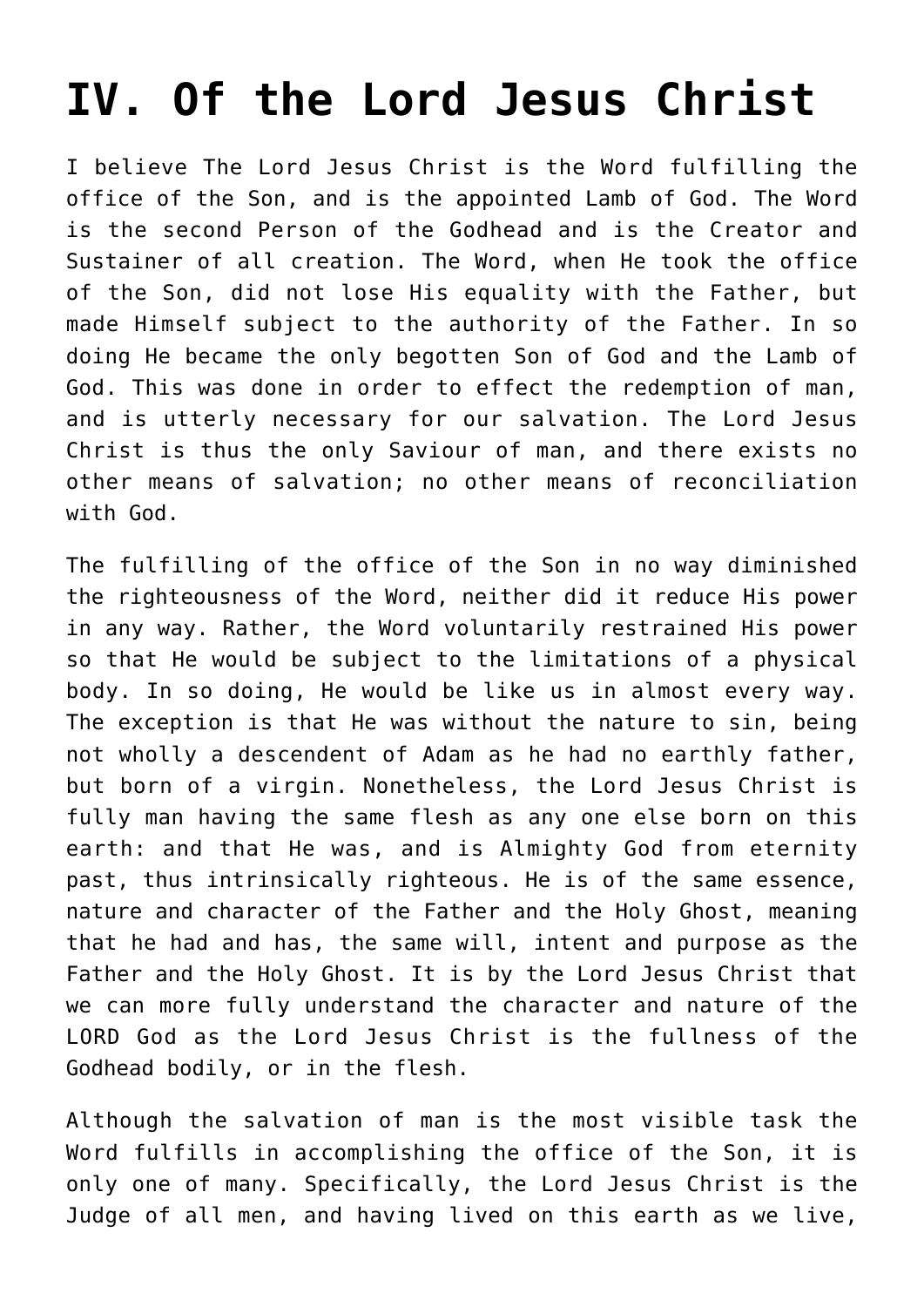but without sin, He is fully qualified to judge each and every person. Additionally, it is He that will present the face of God for wrath against those who are confined to the present hell and the future Lake of Fire for willful disobedience to the commandment of God.

## **References**

*John 1:1-2; I John 5:7; John 8:57-58; John 10:27-30; Psalm 2:7; Hebrews 5:5; Hebrews 1:5-6; Hebrews 1:1-4; Isaiah 48:16; Genesis 3:14-15; Philippians 2:5-8; Galatians 4:3-5; Isaiah 7:14; Matthew 1:18-23; Micah 5:2; John 1:29; I Corinthians 5:7-8; Exodus 12:3-10; Job 19:23-27; Acts 3:18-24; Colossians 1:12-17; John 10:17-18; Acts 17:30-31; I Timothy 2:5-6; Acts 4:8-12; Colossians 2:8-9; Hebrews 4:14-15; John 4:5-6; Hebrews 2:14-17; Revelation 5:4-6; John 5:26-27; John 5:22-23; Revelation 19:11-13; Revelation 20:11-12; Psalm 139:7-8; Revelation 14:9-11.*

## **Scriptures**

In the beginning was the Word, and the Word was with God, and the Word was God. The same was in the beginning with God. *(John 1:1-2)* For there are three that bear record in heaven, the Father, the Word, and the Holy Ghost: and these three are one. *(I John 5:7)*

Then said the Jews unto him, Thou art not yet fifty years old, and hast thou seen Abraham? Jesus said unto them, Verily, verily, I say unto you, Before Abraham was, I am. *(John 8:57-58)*

My sheep hear my voice, and I know them, and they follow me: And I give unto them eternal life; and they shall never perish, neither shall any man pluck them out of my hand. My Father, which gave them me, is greater than all; and no man is able to pluck them out of my Father's hand. I and my Father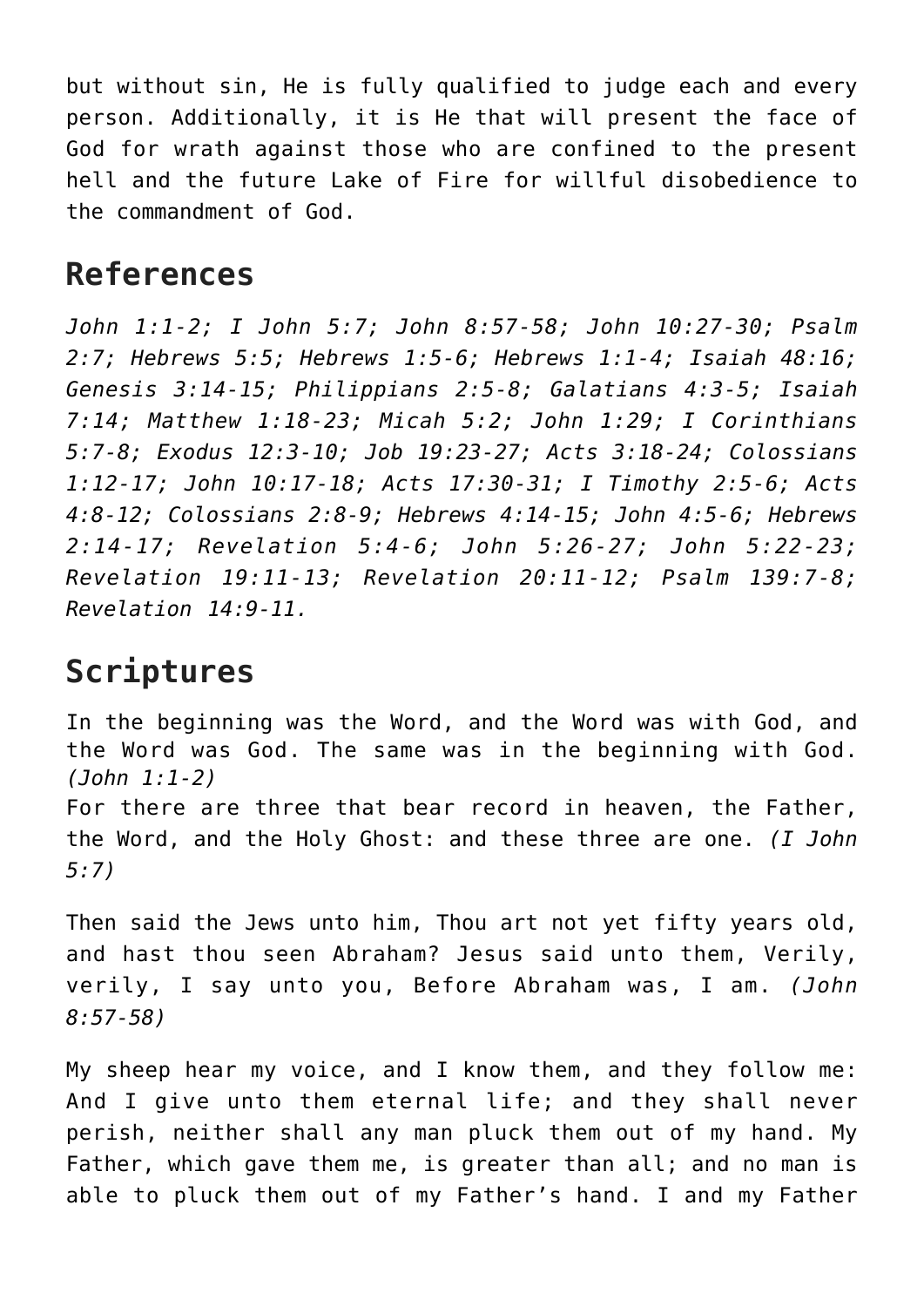are one. *(John 10:27-30)*

I will declare the decree: the LORD hath said unto me, Thou art my Son; this day have I begotten thee. *(Psalm 2:7)*

So also Christ glorified not himself to be made an high priest; but he that said unto him, Thou art my Son, to day have I begotten thee. *(Hebrews 5:5)*

For unto which of the angels said he at any time, Thou art my Son, this day have I begotten thee? And again, I will be to him a Father, and he shall be to me a Son? And again, when he bringeth in the firstbegotten into the world, he saith, And let all the angels of God worship him. *(Hebrews 1:5-6)*

God, who at sundry times and in divers manners spake in time past unto the fathers by the prophets, Hath in these last days spoken unto us by his Son, whom he hath appointed heir of all things, by whom also he made the worlds; Who being the brightness of his glory, and the express image of his person, and upholding all things by the word of his power, when he had by himself purged our sins, sat down on the right hand of the Majesty on high; Being made so much better than the angels, as he hath by inheritance obtained a more excellent name than they. *(Hebrews 1:1-4)*

Come ye near unto me, hear ye this; I have not spoken in secret from the beginning; from the time that it was, there am I: and now the Lord GOD, and his Spirit, hath sent me. *(Isaiah 48:16)*

And the LORD God said unto the serpent, Because thou hast done this, thou art cursed above all cattle, and above every beast of the field; upon thy belly shalt thou go, and dust shalt thou eat all the days of thy life: And I will put enmity between thee and the woman, and between thy seed and her seed; it shall bruise thy head, and thou shalt bruise his heel. *(Genesis 3:14-15)*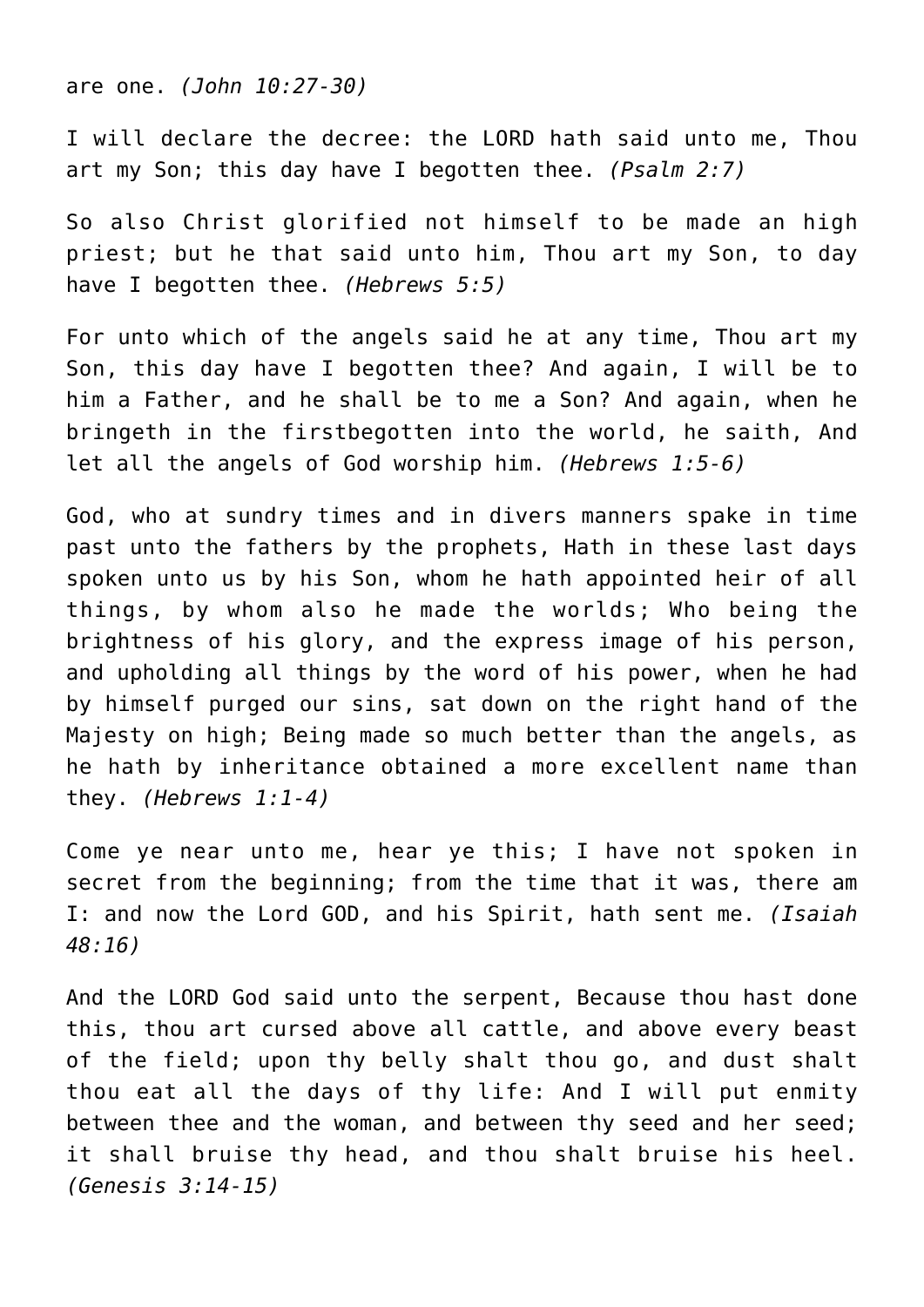Let this mind be in you, which was also in Christ Jesus: Who, being in the form of God, thought it not robbery to be equal with God: But made himself of no reputation, and took upon him the form of a servant, and was made in the likeness of men: And being found in fashion as a man, he humbled himself, and became obedient unto death, even the death of the cross. *(Philippians 2:5-8)*

Even so we, when we were children, were in bondage under the elements of the world: But when the fulness of the time was come, God sent forth his Son, made of a woman, made under the law, To redeem them that were under the law, that we might receive the adoption of sons. *(Galatians 4:3-5)*

Therefore the Lord himself shall give you a sign; Behold, a virgin shall conceive, and bear a son, and shall call his name Immanuel. *(Isaiah 7:14)*

Now the birth of Jesus Christ was on this wise: When as his mother Mary was espoused to Joseph, before they came together, she was found with child of the Holy Ghost. Then Joseph her husband, being a just man, and not willing to make her a publick example, was minded to put her away privily. But while he thought on these things, behold, the angel of the Lord appeared unto him in a dream, saying, Joseph, thou son of David, fear not to take unto thee Mary thy wife: for that which is conceived in her is of the Holy Ghost. And she shall bring forth a son, and thou shalt call his name JESUS: for he shall save his people from their sins. Now all this was done, that it might be fulfilled which was spoken of the Lord by the prophet, saying, Behold, a virgin shall be with child, and shall bring forth a son, and they shall call his name Emmanuel, which being interpreted is, God with us. *(Matthew 1:18-23)*

But thou, Bethlehem Ephratah, though thou be little among the thousands of Judah, yet out of thee shall he come forth unto me that is to be ruler in Israel; whose goings forth have been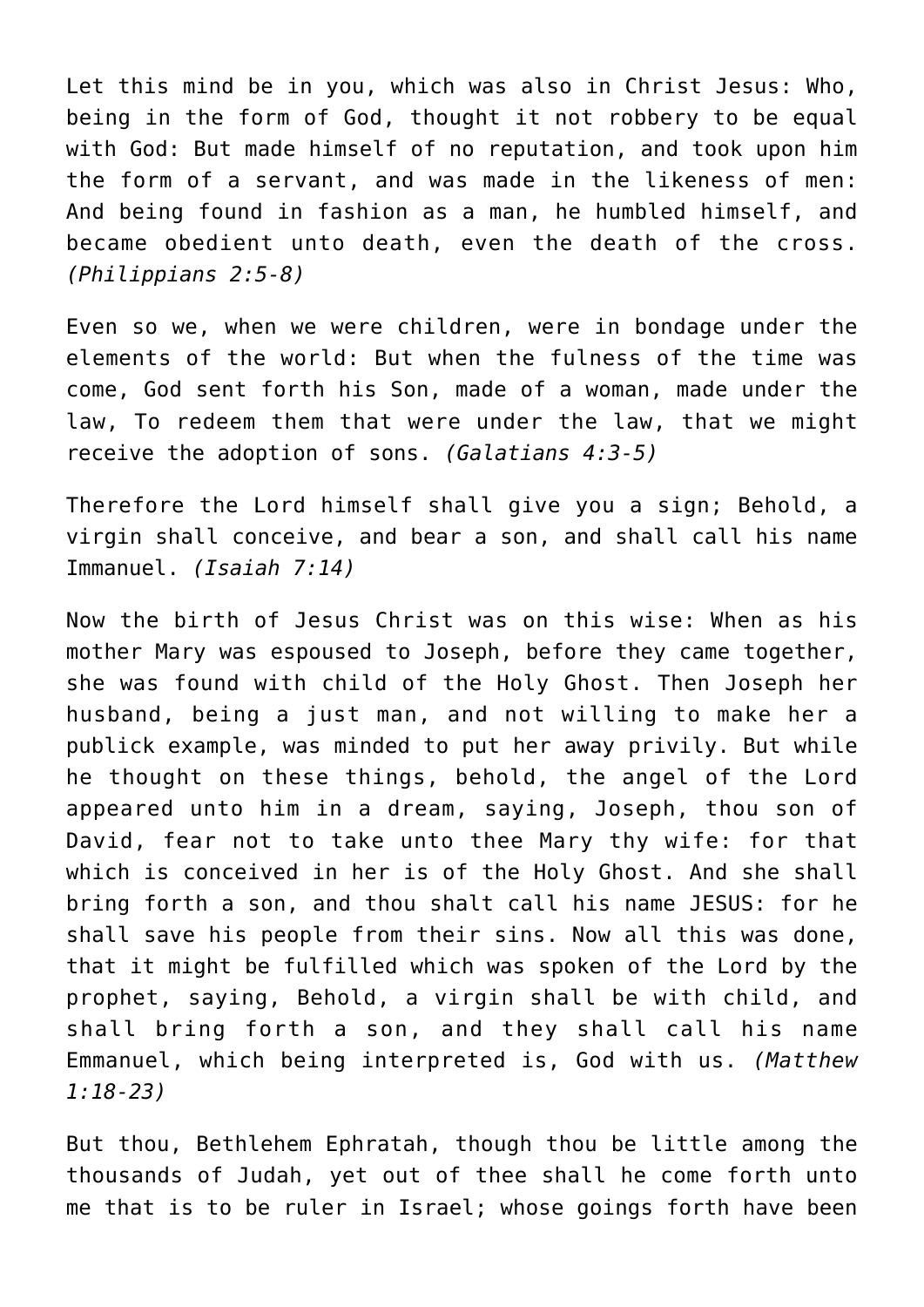from of old, from everlasting. *(Micah 5:2)*

The next day John seeth Jesus coming unto him, and saith, Behold the Lamb of God, which taketh away the sin of the world. *(John 1:29)*

Purge out therefore the old leaven, that ye may be a new lump, as ye are unleavened. For even Christ our passover is sacrificed for us: Therefore let us keep the feast, not with old leaven, neither with the leaven of malice and wickedness; but with the unleavened bread of sincerity and truth. *(I Corinthians 5:7-8)*

Speak ye unto all the congregation of Israel, saying, In the tenth day of this month they shall take to them every man a lamb, according to the house of their fathers, a lamb for an house: And if the household be too little for the lamb, let him and his neighbour next unto his house take it according to the number of the souls; every man according to his eating shall make your count for the lamb. Your lamb shall be without blemish, a male of the first year: ye shall take it out from the sheep, or from the goats: And ye shall keep it up until the fourteenth day of the same month: and the whole assembly of the congregation of Israel shall kill it in the evening. And they shall take of the blood, and strike it on the two side posts and on the upper door post of the houses, wherein they shall eat it. And they shall eat the flesh in that night, roast with fire, and unleavened bread; and with bitter herbs they shall eat it. Eat not of it raw, nor sodden at all with water, but roast with fire; his head with his legs, and with the purtenance thereof. And ye shall let nothing of it remain until the morning; and that which remaineth of it until the morning ye shall burn with fire. *(Exodus 12:3-10)*

Oh that my words were now written! oh that they were printed in a book! That they were graven with an iron pen and lead in the rock for ever! For I know that my redeemer liveth, and that he shall stand at the latter day upon the earth: And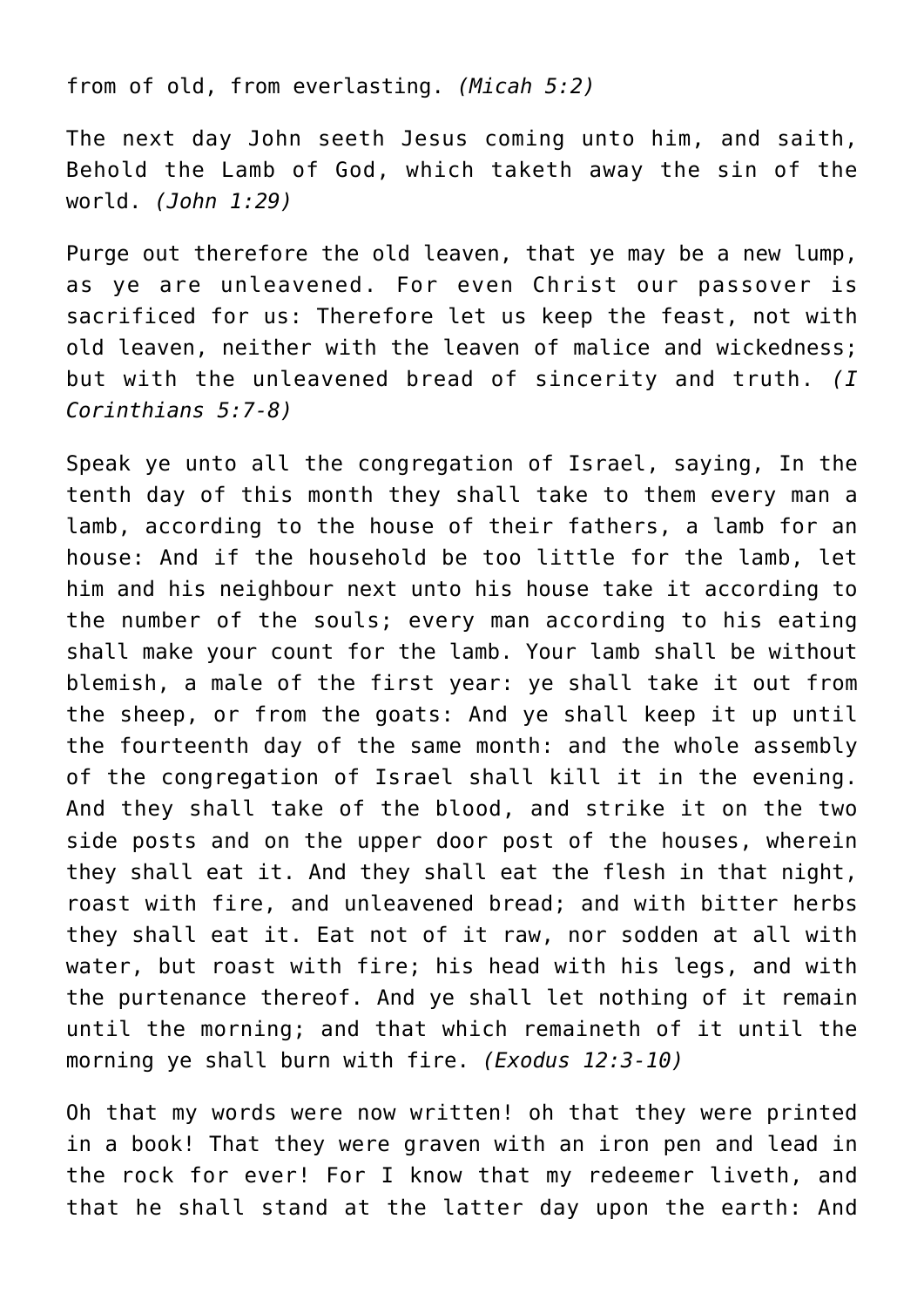though after my skin worms destroy this body, yet in my flesh shall I see God: Whom I shall see for myself, and mine eyes shall behold, and not another; though my reins be consumed within me. *(Job 19:23-27)*

But those things, which God before had shewed by the mouth of all his prophets, that Christ should suffer, he hath so fulfilled. Repent ye therefore, and be converted, that your sins may be blotted out, when the times of refreshing shall come from the presence of the Lord; And he shall send Jesus Christ, which before was preached unto you: Whom the heaven must receive until the times of restitution of all things, which God hath spoken by the mouth of all his holy prophets since the world began. For Moses truly said unto the fathers, A prophet shall the Lord your God raise up unto you of your brethren, like unto me; him shall ye hear in all things whatsoever he shall say unto you. And it shall come to pass, that every soul, which will not hear that prophet, shall be destroyed from among the people. Yea, and all the prophets from Samuel and those that follow after, as many as have spoken, have likewise foretold of these days. *(Acts 3:18-24)*

Giving thanks unto the Father, which hath made us meet to be partakers of the inheritance of the saints in light: Who hath delivered us from the power of darkness, and hath translated us into the kingdom of his dear Son: In whom we have redemption through his blood, even the forgiveness of sins: Who is the image of the invisible God, the firstborn of every creature: For by him were all things created, that are in heaven, and that are in earth, visible and invisible, whether they be thrones, or dominions, or principalities, or powers: all things were created by him, and for him: And he is before all things, and by him all things consist. *(Colossians 1:12-17)*

Therefore doth my Father love me, because I lay down my life, that I might take it again. No man taketh it from me, but I lay it down of myself. I have power to lay it down, and I have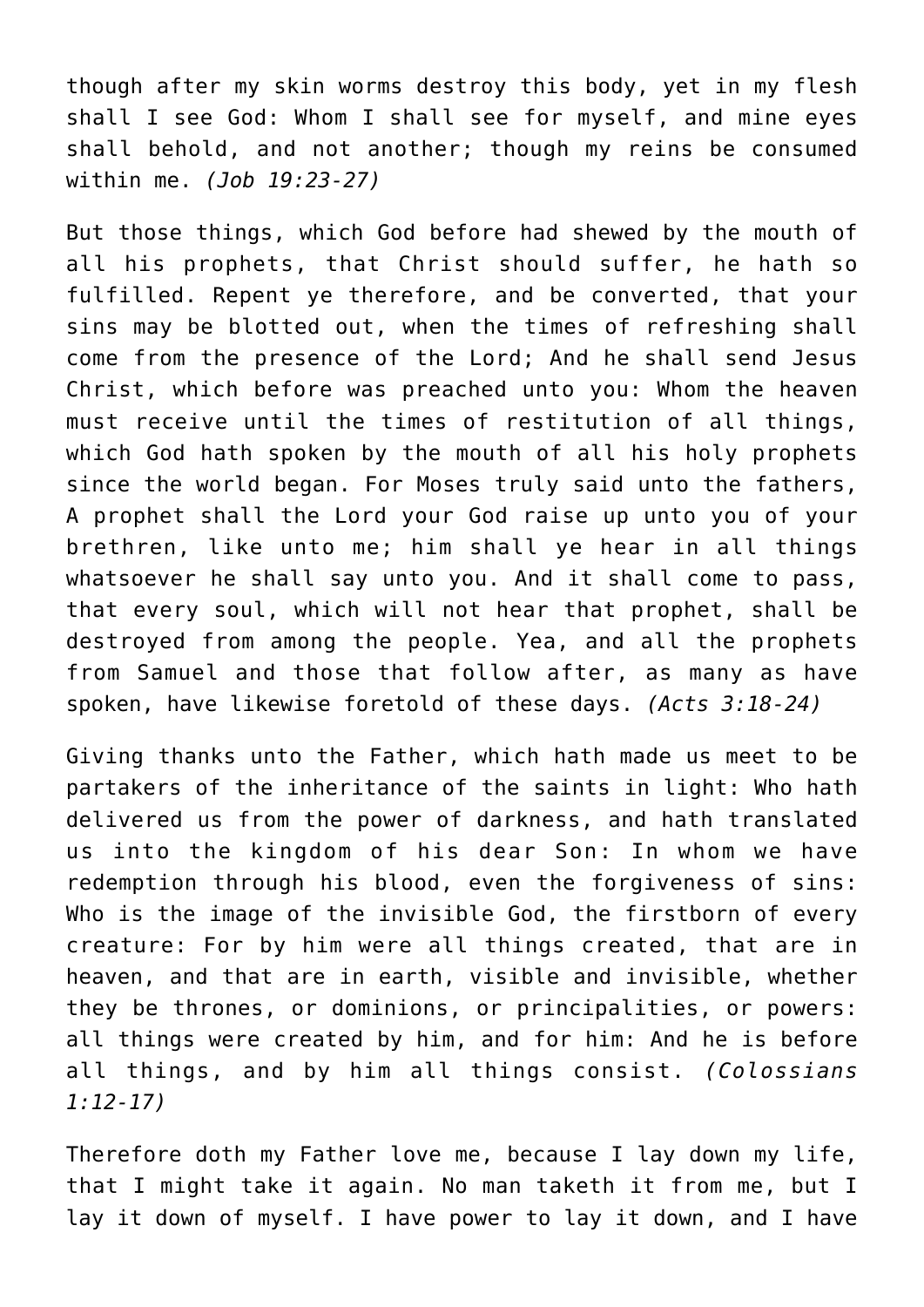power to take it again. This commandment have I received of my Father. *(John 10:17-18)*

And the times of this ignorance God winked at; but now commandeth all men every where to repent: Because he hath appointed a day, in the which he will judge the world in righteousness by that man whom he hath ordained; whereof he hath given assurance unto all men, in that he hath raised him from the dead. *(Acts 17:30-31)*

For there is one God, and one mediator between God and men, the man Christ Jesus; Who gave himself a ransom for all, to be testified in due time. *(I Timothy 2:5-6)*

Then Peter, filled with the Holy Ghost, said unto them, Ye rulers of the people, and elders of Israel, If we this day be examined of the good deed done to the impotent man, by what means he is made whole; Be it known unto you all, and to all the people of Israel, that by the name of Jesus Christ of Nazareth, whom ye crucified, whom God raised from the dead, even by him doth this man stand here before you whole. This is the stone which was set at nought of you builders, which is become the head of the corner. Neither is there salvation in any other: for there is none other name under heaven given among men, whereby we must be saved. *(Acts 4:8-12)*

Beware lest any man spoil you through philosophy and vain deceit, after the tradition of men, after the rudiments of the world, and not after Christ. For in him dwelleth all the fulness of the Godhead bodily. *(Colossians 2:8-9)*

Seeing then that we have a great high priest, that is passed into the heavens, Jesus the Son of God, let us hold fast our profession. For we have not an high priest which cannot be touched with the feeling of our infirmities; but was in all points tempted like as we are, yet without sin. *(Hebrews 4:14-15)*

Then cometh he to a city of Samaria, which is called Sychar,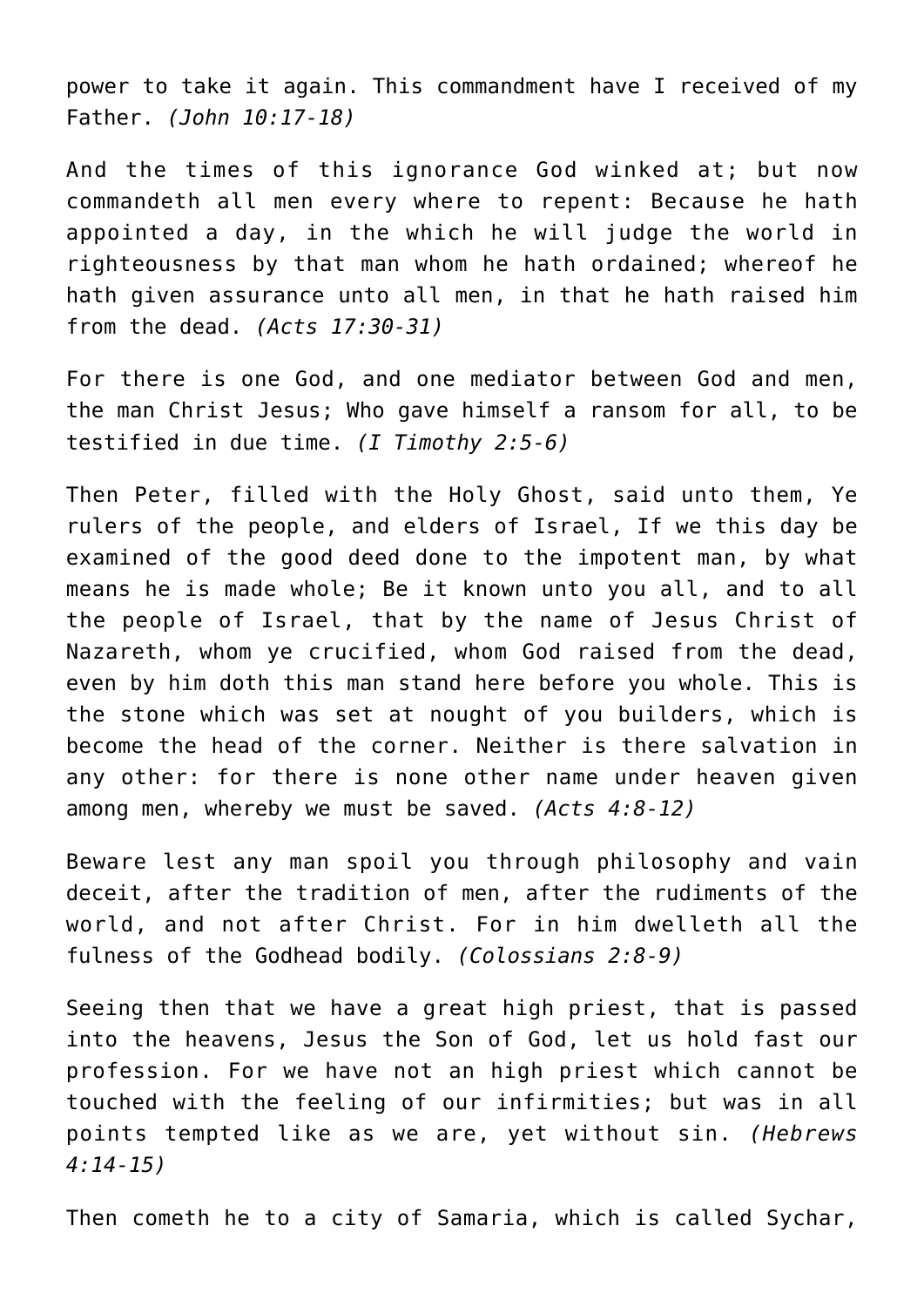near to the parcel of ground that Jacob gave to his son Joseph. Now Jacob's well was there. Jesus therefore, being wearied with his journey, sat thus on the well: and it was about the sixth hour. *(John 4:5-6)*

Forasmuch then as the children are partakers of flesh and blood, he also himself likewise took part of the same; that through death he might destroy him that had the power of death, that is, the devil; And deliver them who through fear of death were all their lifetime subject to bondage. For verily he took not on him the nature of angels; but he took on him the seed of Abraham. Wherefore in all things it behoved him to be made like unto his brethren, that he might be a merciful and faithful high priest in things pertaining to God, to make reconciliation for the sins of the people. *(Hebrews 2:14-17)*

And I wept much, because no man was found worthy to open and to read the book, neither to look thereon. And one of the elders saith unto me, Weep not: behold, the Lion of the tribe of Juda, the Root of David, hath prevailed to open the book, and to loose the seven seals thereof. And I beheld, and, lo, in the midst of the throne and of the four beasts, and in the midst of the elders, stood a Lamb as it had been slain, having seven horns and seven eyes, which are the seven Spirits of God sent forth into all the earth. *(Revelation 5:4-6)*

For as the Father hath life in himself; so hath he given to the Son to have life in himself; And hath given him authority to execute judgment also, because he is the Son of man. *(John 5:26-27)*

For the Father judgeth no man, but hath committed all judgment unto the Son: That all men should honour the Son, even as they honour the Father. He that honoureth not the Son honoureth not the Father which hath sent him. *(John 5:22-23)*

And I saw heaven opened, and behold a white horse; and he that